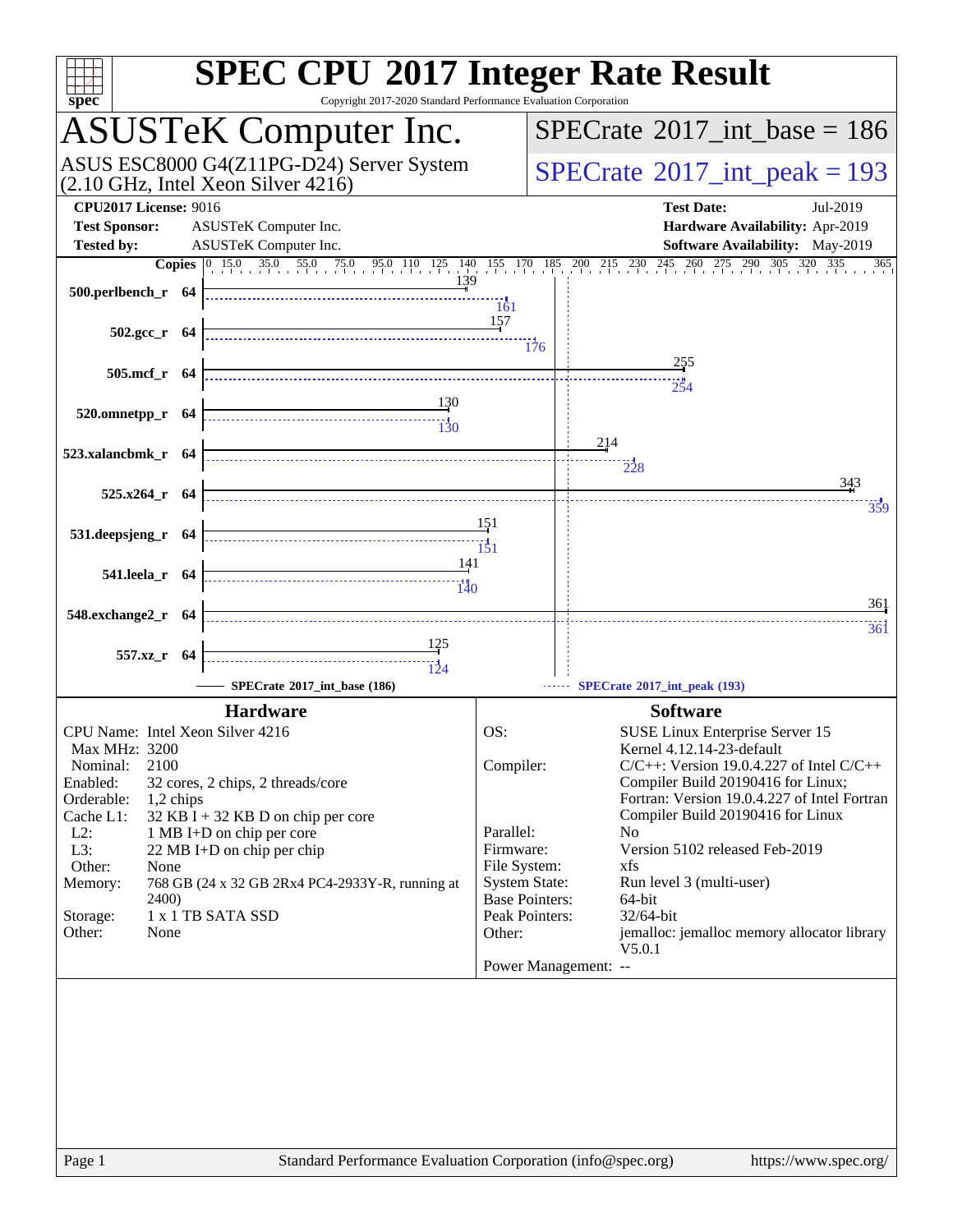

Copyright 2017-2020 Standard Performance Evaluation Corporation

# ASUSTeK Computer Inc.<br>ASUS ESC8000 G4(Z11PG-D24) Server System

 $(2.10$  GHz, Intel Xeon Silver  $4216$ )

 $SPECrate$ <sup>®</sup>[2017\\_int\\_base =](http://www.spec.org/auto/cpu2017/Docs/result-fields.html#SPECrate2017intbase) 186

**[Test Sponsor:](http://www.spec.org/auto/cpu2017/Docs/result-fields.html#TestSponsor)** ASUSTeK Computer Inc. **[Hardware Availability:](http://www.spec.org/auto/cpu2017/Docs/result-fields.html#HardwareAvailability)** Apr-2019

 $SPECTate<sup>®</sup>2017_int_ppeak = 193$ 

**[CPU2017 License:](http://www.spec.org/auto/cpu2017/Docs/result-fields.html#CPU2017License)** 9016 **[Test Date:](http://www.spec.org/auto/cpu2017/Docs/result-fields.html#TestDate)** Jul-2019 **[Tested by:](http://www.spec.org/auto/cpu2017/Docs/result-fields.html#Testedby)** ASUSTeK Computer Inc. **[Software Availability:](http://www.spec.org/auto/cpu2017/Docs/result-fields.html#SoftwareAvailability)** May-2019

#### **[Results Table](http://www.spec.org/auto/cpu2017/Docs/result-fields.html#ResultsTable)**

| <b>Base</b>                                    |               |                |       | <b>Peak</b>    |       |                |       |               |                |              |                |              |                |              |
|------------------------------------------------|---------------|----------------|-------|----------------|-------|----------------|-------|---------------|----------------|--------------|----------------|--------------|----------------|--------------|
| <b>Benchmark</b>                               | <b>Copies</b> | <b>Seconds</b> | Ratio | <b>Seconds</b> | Ratio | <b>Seconds</b> | Ratio | <b>Copies</b> | <b>Seconds</b> | <b>Ratio</b> | <b>Seconds</b> | <b>Ratio</b> | <b>Seconds</b> | <b>Ratio</b> |
| $500.$ perlbench_r                             | 64            | 734            | 139   | 730            | 139   | 731            | 139   | 64            | 635            | 161          | 637            | 160          | 633            | 161          |
| $502.\text{gcc}$ <sub>r</sub>                  | 64            | 575            | 158   | 577            | 157   | 576            | 157   | 64            | 515            | 176          | 516            | 176          | 516            | 176          |
| $505$ .mcf r                                   | 64            | 406            | 255   | 406            | 255   | 407            | 254   | 64            | 408            | 254          | 406            | 255          | 408            | 254          |
| 520.omnetpp_r                                  | 64            | 647            | 130   | 647            | 130   | 647            | 130   | 64            | 645            | 130          | 646            | 130          | 647            | 130          |
| 523.xalancbmk_r                                | 64            | 316            | 214   | 316            | 214   | 317            | 213   | 64            | 296            | 228          | 296            | 228          | 297            | 228          |
| 525.x264 r                                     | 64            | 325            | 345   | 327            | 342   | 327            | 343   | 64            | 312            | 359          | 313            | 358          | 312            | 359          |
| 531.deepsjeng_r                                | 64            | 487            | 151   | 487            | 150   | 487            | 151   | 64            | 487            | 151          | <b>487</b>     | <u>151</u>   | 487            | 151          |
| 541.leela r                                    | 64            | 753            | 141   | 754            | 141   | 754            | 141   | 64            | 758            | <b>140</b>   | 772            | 137          | 755            | 140          |
| 548.exchange2_r                                | 64            | 464            | 361   | 464            | 361   | 464            | 362   | 64            | 464            | 361          | 464            | 361          | 464            | 361          |
| 557.xz r                                       | 64            | 554            | 125   | 555            | 125   | 556            | 124   | 64            | 555            | 124          | 556            | 124          | 554            | 125          |
| $SPECrate^{\circ}2017$ int base =<br>186       |               |                |       |                |       |                |       |               |                |              |                |              |                |              |
| $CDFC_{\text{mod}} \otimes 2017$ intervals $=$ |               |                | 102   |                |       |                |       |               |                |              |                |              |                |              |

**[SPECrate](http://www.spec.org/auto/cpu2017/Docs/result-fields.html#SPECrate2017intpeak)[2017\\_int\\_peak =](http://www.spec.org/auto/cpu2017/Docs/result-fields.html#SPECrate2017intpeak) 193**

Results appear in the [order in which they were run](http://www.spec.org/auto/cpu2017/Docs/result-fields.html#RunOrder). Bold underlined text [indicates a median measurement](http://www.spec.org/auto/cpu2017/Docs/result-fields.html#Median).

#### **[Submit Notes](http://www.spec.org/auto/cpu2017/Docs/result-fields.html#SubmitNotes)**

 The numactl mechanism was used to bind copies to processors. The config file option 'submit' was used to generate numactl commands to bind each copy to a specific processor. For details, please see the config file.

### **[Operating System Notes](http://www.spec.org/auto/cpu2017/Docs/result-fields.html#OperatingSystemNotes)**

Stack size set to unlimited using "ulimit -s unlimited"

#### **[General Notes](http://www.spec.org/auto/cpu2017/Docs/result-fields.html#GeneralNotes)**

Environment variables set by runcpu before the start of the run: LD\_LIBRARY\_PATH = "/spec2017\_19u4/lib/intel64:/spec2017\_19u4/lib/ia32: /spec2017\_19u4/je5.0.1-32" Binaries compiled on a system with 1x Intel Core i9-799X CPU + 32GB RAM memory using Redhat Enterprise Linux 7.5 Transparent Huge Pages enabled by default Prior to runcpu invocation Filesystem page cache synced and cleared with: sync; echo 3> /proc/sys/vm/drop\_caches runcpu command invoked through numactl i.e.: numactl --interleave=all runcpu <etc> jemalloc: configured and built at default for 32bit (i686) and 64bit (x86\_64) targets; jemalloc: built with the RedHat Enterprise 7.4, and the system compiler gcc 4.8.5; jemalloc: sources available from jemalloc.net or

**(Continued on next page)**

| Page 2 | Standard Performance Evaluation Corporation (info@spec.org) |  | https://www.spec.org/ |
|--------|-------------------------------------------------------------|--|-----------------------|
|--------|-------------------------------------------------------------|--|-----------------------|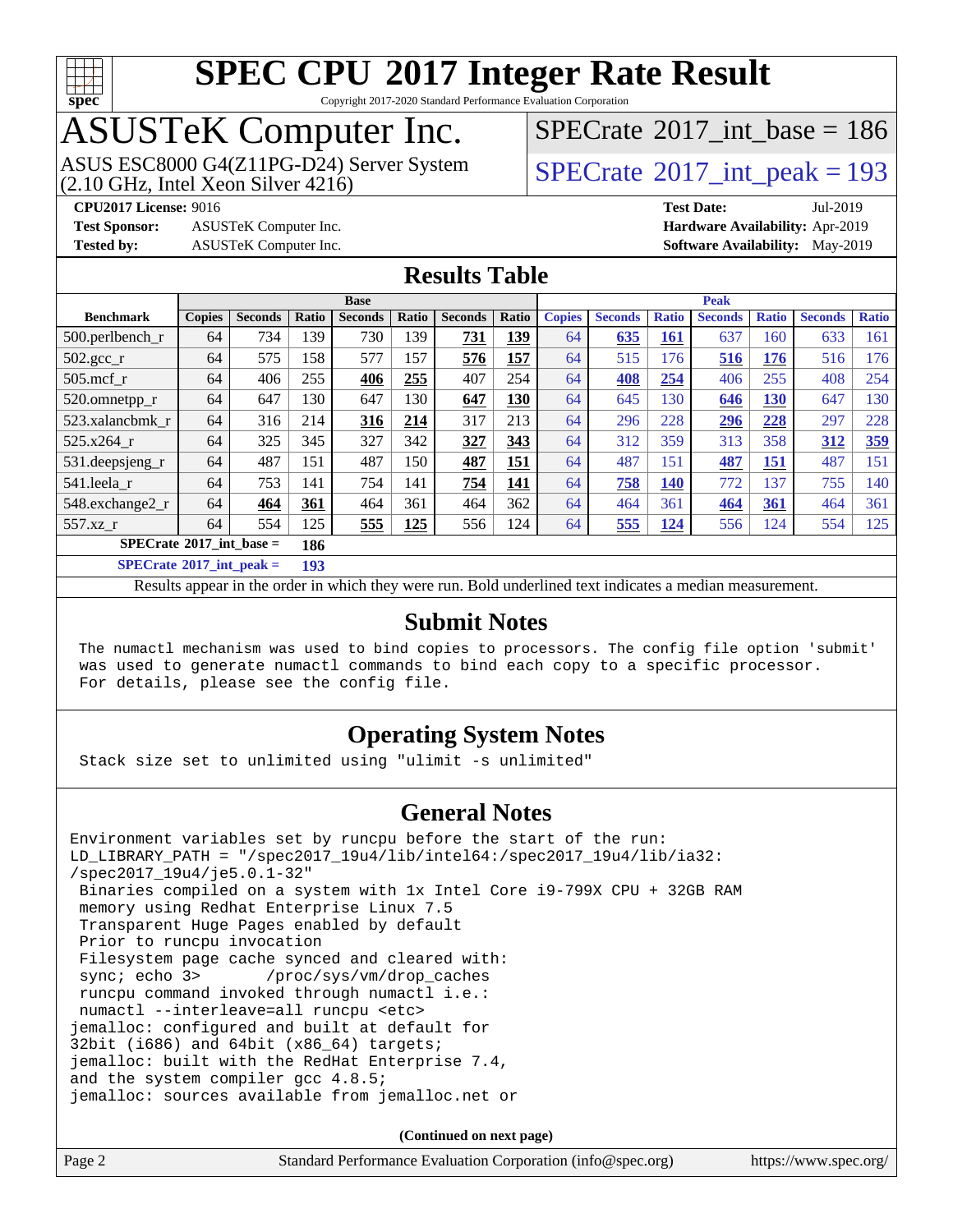

Copyright 2017-2020 Standard Performance Evaluation Corporation

# ASUSTeK Computer Inc.

(2.10 GHz, Intel Xeon Silver 4216) ASUS ESC8000 G4(Z11PG-D24) Server System  $S^{PI}$  [SPECrate](http://www.spec.org/auto/cpu2017/Docs/result-fields.html#SPECrate2017intpeak)®[2017\\_int\\_peak = 1](http://www.spec.org/auto/cpu2017/Docs/result-fields.html#SPECrate2017intpeak)93

 $SPECTate$ <sup>®</sup>[2017\\_int\\_base =](http://www.spec.org/auto/cpu2017/Docs/result-fields.html#SPECrate2017intbase) 186

**[Test Sponsor:](http://www.spec.org/auto/cpu2017/Docs/result-fields.html#TestSponsor)** ASUSTeK Computer Inc. **[Hardware Availability:](http://www.spec.org/auto/cpu2017/Docs/result-fields.html#HardwareAvailability)** Apr-2019 **[Tested by:](http://www.spec.org/auto/cpu2017/Docs/result-fields.html#Testedby)** ASUSTeK Computer Inc. **[Software Availability:](http://www.spec.org/auto/cpu2017/Docs/result-fields.html#SoftwareAvailability)** May-2019

**[CPU2017 License:](http://www.spec.org/auto/cpu2017/Docs/result-fields.html#CPU2017License)** 9016 **[Test Date:](http://www.spec.org/auto/cpu2017/Docs/result-fields.html#TestDate)** Jul-2019

#### **[General Notes \(Continued\)](http://www.spec.org/auto/cpu2017/Docs/result-fields.html#GeneralNotes)**

<https://github.com/jemalloc/jemalloc/releases> NA: The test sponsor attests, as of date of publication, that CVE-2017-5754 (Meltdown) is mitigated in the system as tested and documented. Yes: The test sponsor attests, as of date of publication, that CVE-2017-5753 (Spectre variant 1) is mitigated in the system as tested and documented. Yes: The test sponsor attests, as of date of publication, that CVE-2017-5715 (Spectre variant 2) is mitigated in the system as tested and documented.

### **[Platform Notes](http://www.spec.org/auto/cpu2017/Docs/result-fields.html#PlatformNotes)**

Page 3 Standard Performance Evaluation Corporation [\(info@spec.org\)](mailto:info@spec.org) <https://www.spec.org/> BIOS Configuration: VT-d = Disabled Patrol Scrub = Disabled ENERGY\_PERF\_BIAS\_CFG mode = performance Engine Boost = Level3(Max) LLC dead line allc = Disabled SR-IOV Support = Disabled CSM Support = Disabled Sysinfo program /spec2017\_19u4/bin/sysinfo Rev: r5974 of 2018-05-19 9bcde8f2999c33d61f64985e45859ea9 running on linux-gh78 Fri Jul 19 10:29:14 2019 SUT (System Under Test) info as seen by some common utilities. For more information on this section, see <https://www.spec.org/cpu2017/Docs/config.html#sysinfo> From /proc/cpuinfo model name : Intel(R) Xeon(R) Silver 4216 CPU @ 2.10GHz 2 "physical id"s (chips) 64 "processors" cores, siblings (Caution: counting these is hw and system dependent. The following excerpts from /proc/cpuinfo might not be reliable. Use with caution.) cpu cores : 16 siblings : 32 physical 0: cores 0 1 2 3 4 5 6 7 8 9 10 11 12 13 14 15 physical 1: cores 0 1 2 3 4 5 6 7 8 9 10 11 12 13 14 15 From lscpu: Architecture: x86\_64 CPU op-mode(s): 32-bit, 64-bit Byte Order: Little Endian  $CPU(s):$  64 On-line CPU(s) list: 0-63 Thread(s) per core: 2 Core(s) per socket: 16 Socket(s): 2 **(Continued on next page)**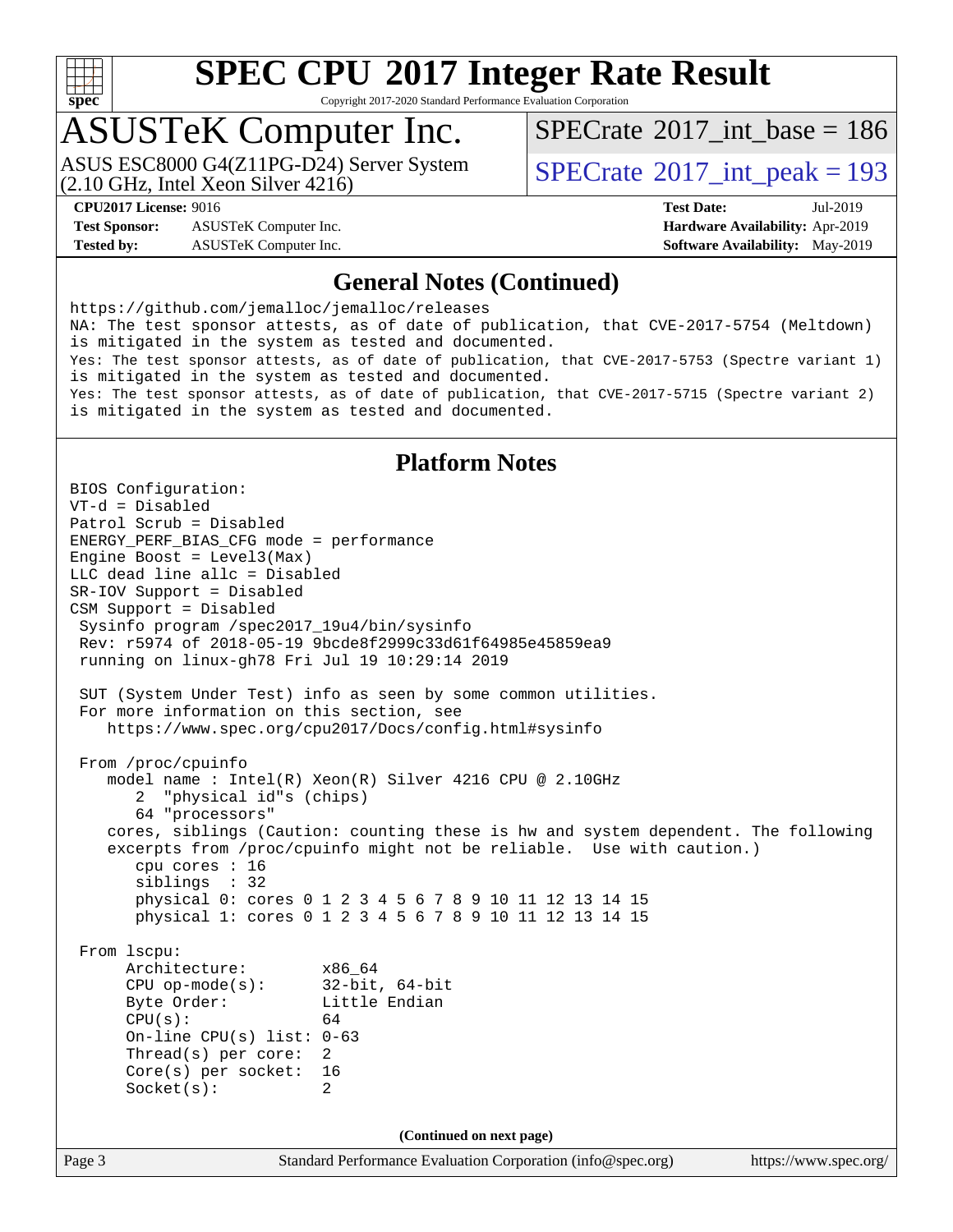

Copyright 2017-2020 Standard Performance Evaluation Corporation

# ASUSTeK Computer Inc.

ASUS ESC8000 G4(Z11PG-D24) Server System  $(2.10 \text{ GHz}, \text{ Intel Xeon Silver } 4216)$ 

 $SPECrate$ <sup>®</sup>[2017\\_int\\_base =](http://www.spec.org/auto/cpu2017/Docs/result-fields.html#SPECrate2017intbase) 186

**[Test Sponsor:](http://www.spec.org/auto/cpu2017/Docs/result-fields.html#TestSponsor)** ASUSTeK Computer Inc. **[Hardware Availability:](http://www.spec.org/auto/cpu2017/Docs/result-fields.html#HardwareAvailability)** Apr-2019 **[Tested by:](http://www.spec.org/auto/cpu2017/Docs/result-fields.html#Testedby)** ASUSTeK Computer Inc. **[Software Availability:](http://www.spec.org/auto/cpu2017/Docs/result-fields.html#SoftwareAvailability)** May-2019

**[CPU2017 License:](http://www.spec.org/auto/cpu2017/Docs/result-fields.html#CPU2017License)** 9016 **[Test Date:](http://www.spec.org/auto/cpu2017/Docs/result-fields.html#TestDate)** Jul-2019

#### **[Platform Notes \(Continued\)](http://www.spec.org/auto/cpu2017/Docs/result-fields.html#PlatformNotes)**

| NUMA $node(s)$ :                                    | 2                                                                                       |                       |
|-----------------------------------------------------|-----------------------------------------------------------------------------------------|-----------------------|
| Vendor ID:                                          | GenuineIntel                                                                            |                       |
| CPU family:                                         | 6                                                                                       |                       |
| Model:                                              | 85                                                                                      |                       |
| Model name:                                         | $Intel(R)$ Xeon $(R)$ Silver 4216 CPU @ 2.10GHz                                         |                       |
| Stepping:                                           | 6                                                                                       |                       |
| CPU MHz:                                            | 2100.000                                                                                |                       |
| $CPU$ max $MHz$ :                                   | 3200.0000                                                                               |                       |
| CPU min MHz:                                        | 800.0000                                                                                |                       |
| BogoMIPS:                                           | 4200.00                                                                                 |                       |
| Virtualization:                                     | $VT - x$                                                                                |                       |
| L1d cache:                                          | 32K                                                                                     |                       |
| Lli cache:                                          | 32K                                                                                     |                       |
| $L2$ cache:                                         | 1024K                                                                                   |                       |
| L3 cache:                                           | 22528K                                                                                  |                       |
| NUMA node0 CPU(s):                                  | $0 - 15, 32 - 47$                                                                       |                       |
| NUMA nodel $CPU(s):$                                | $16 - 31, 48 - 63$                                                                      |                       |
| Flags:                                              | fpu vme de pse tsc msr pae mce cx8 apic sep mtrr pge mca cmov                           |                       |
|                                                     | pat pse36 clflush dts acpi mmx fxsr sse sse2 ss ht tm pbe syscall nx pdpelgb rdtscp     |                       |
|                                                     | lm constant_tsc art arch_perfmon pebs bts rep_good nopl xtopology nonstop_tsc cpuid     |                       |
|                                                     | aperfmperf tsc_known_freq pni pclmulqdq dtes64 monitor ds_cpl vmx smx est tm2 ssse3     |                       |
|                                                     | sdbg fma cx16 xtpr pdcm pcid dca sse4_1 sse4_2 x2apic movbe popcnt                      |                       |
|                                                     | tsc_deadline_timer aes xsave avx f16c rdrand lahf_lm abm 3dnowprefetch cpuid_fault      |                       |
|                                                     | epb cat_13 cdp_13 invpcid_single mba tpr_shadow vnmi flexpriority ept vpid fsgsbase     |                       |
|                                                     | tsc_adjust bmil hle avx2 smep bmi2 erms invpcid rtm cqm mpx rdt_a avx512f avx512dq      |                       |
|                                                     | rdseed adx smap clflushopt clwb intel_pt avx512cd avx512bw avx512vl xsaveopt xsavec     |                       |
|                                                     | xgetbvl xsaves cqm_llc cqm_occup_llc cqm_mbm_total cqm_mbm_local ibpb ibrs stibp        |                       |
|                                                     | dtherm ida arat pln pts hwp hwp_act_window hwp_epp hwp_pkg_req pku ospke avx512_vnni    |                       |
| arch_capabilities ssbd                              |                                                                                         |                       |
|                                                     |                                                                                         |                       |
| /proc/cpuinfo cache data<br>cache size : $22528$ KB |                                                                                         |                       |
|                                                     |                                                                                         |                       |
|                                                     | From numactl --hardware WARNING: a numactl 'node' might or might not correspond to a    |                       |
| physical chip.                                      |                                                                                         |                       |
| $available: 2 nodes (0-1)$                          |                                                                                         |                       |
|                                                     | node 0 cpus: 0 1 2 3 4 5 6 7 8 9 10 11 12 13 14 15 32 33 34 35 36 37 38 39 40 41 42 43  |                       |
| 44 45 46 47                                         |                                                                                         |                       |
| node 0 size: 385546 MB                              |                                                                                         |                       |
| node 0 free: 384891 MB                              |                                                                                         |                       |
|                                                     | node 1 cpus: 16 17 18 19 20 21 22 23 24 25 26 27 28 29 30 31 48 49 50 51 52 53 54 55 56 |                       |
| 57 58 59 60 61 62 63                                |                                                                                         |                       |
| node 1 size: 387020 MB                              |                                                                                         |                       |
| node 1 free: 386468 MB                              |                                                                                         |                       |
| node distances:                                     |                                                                                         |                       |
| node<br>0<br>1                                      |                                                                                         |                       |
| 0:<br>10<br>21                                      |                                                                                         |                       |
|                                                     |                                                                                         |                       |
|                                                     | (Continued on next page)                                                                |                       |
| Page 4                                              | Standard Performance Evaluation Corporation (info@spec.org)                             | https://www.spec.org/ |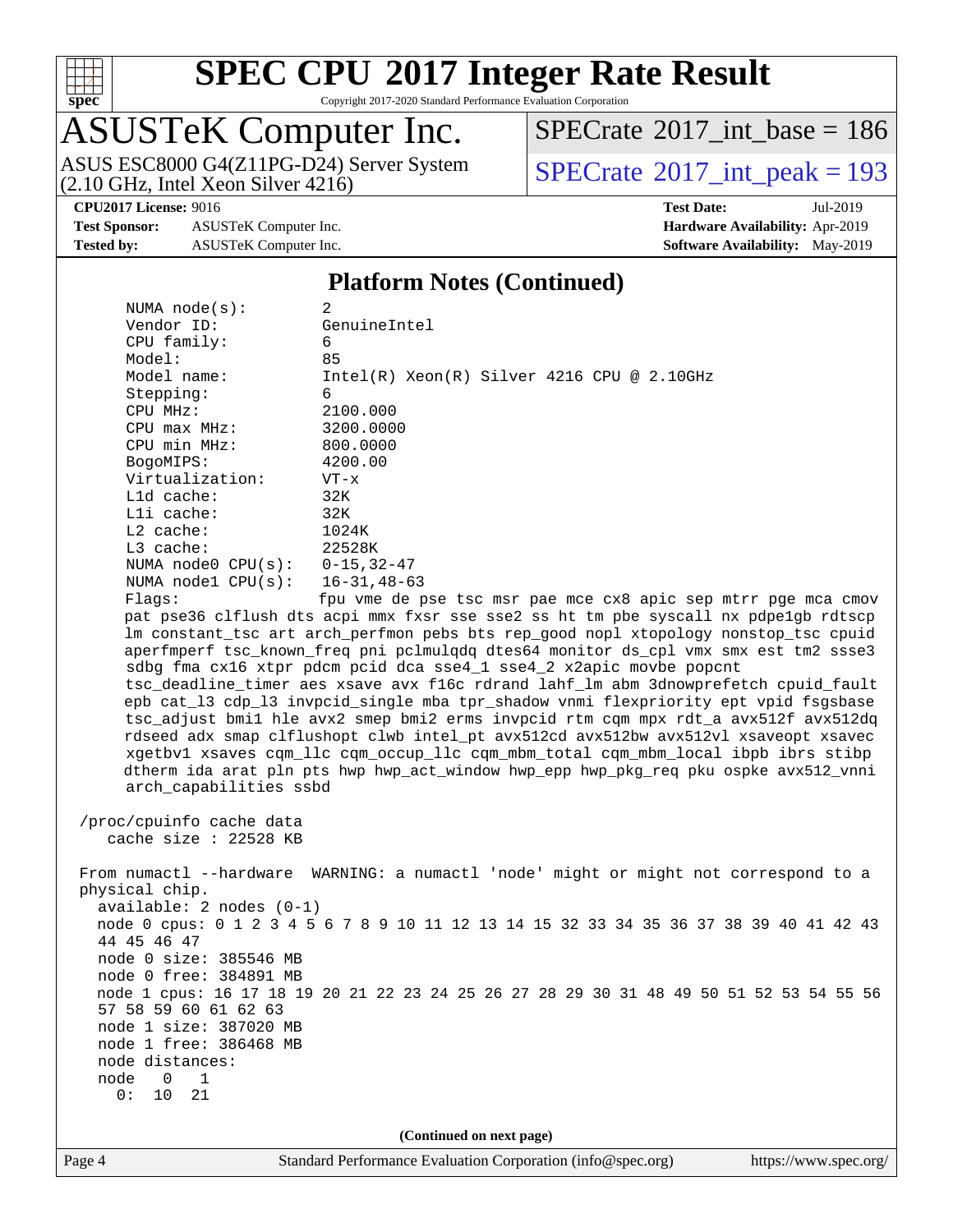

Copyright 2017-2020 Standard Performance Evaluation Corporation

# ASUSTeK Computer Inc.

(2.10 GHz, Intel Xeon Silver 4216) ASUS ESC8000 G4(Z11PG-D24) Server System  $S^{PI}$  [SPECrate](http://www.spec.org/auto/cpu2017/Docs/result-fields.html#SPECrate2017intpeak)®[2017\\_int\\_peak = 1](http://www.spec.org/auto/cpu2017/Docs/result-fields.html#SPECrate2017intpeak)93

 $SPECTate$ <sup>®</sup>[2017\\_int\\_base =](http://www.spec.org/auto/cpu2017/Docs/result-fields.html#SPECrate2017intbase) 186

**[Test Sponsor:](http://www.spec.org/auto/cpu2017/Docs/result-fields.html#TestSponsor)** ASUSTeK Computer Inc. **[Hardware Availability:](http://www.spec.org/auto/cpu2017/Docs/result-fields.html#HardwareAvailability)** Apr-2019 **[Tested by:](http://www.spec.org/auto/cpu2017/Docs/result-fields.html#Testedby)** ASUSTeK Computer Inc. **[Software Availability:](http://www.spec.org/auto/cpu2017/Docs/result-fields.html#SoftwareAvailability)** May-2019

**[CPU2017 License:](http://www.spec.org/auto/cpu2017/Docs/result-fields.html#CPU2017License)** 9016 **[Test Date:](http://www.spec.org/auto/cpu2017/Docs/result-fields.html#TestDate)** Jul-2019

#### **[Platform Notes \(Continued\)](http://www.spec.org/auto/cpu2017/Docs/result-fields.html#PlatformNotes)**

1: 21 10

 From /proc/meminfo MemTotal: 791107708 kB HugePages\_Total: 0 Hugepagesize: 2048 kB From /etc/\*release\* /etc/\*version\* os-release: NAME="SLES" VERSION="15" VERSION\_ID="15" PRETTY\_NAME="SUSE Linux Enterprise Server 15" ID="sles" ID\_LIKE="suse" ANSI\_COLOR="0;32" CPE\_NAME="cpe:/o:suse:sles:15" uname -a: Linux linux-gh78 4.12.14-23-default #1 SMP Tue May 29 21:04:44 UTC 2018 (cd0437b) x86\_64 x86\_64 x86\_64 GNU/Linux Kernel self-reported vulnerability status: CVE-2017-5754 (Meltdown): Not affected CVE-2017-5753 (Spectre variant 1): Mitigation: \_\_user pointer sanitization CVE-2017-5715 (Spectre variant 2): Mitigation: Indirect Branch Restricted Speculation, IBPB, IBRS\_FW run-level 3 Jul 19 10:25 SPEC is set to: /spec2017\_19u4 Filesystem Type Size Used Avail Use% Mounted on /dev/sda4 xfs 929G 15G 914G 2% / Additional information from dmidecode follows. WARNING: Use caution when you interpret this section. The 'dmidecode' program reads system data which is "intended to allow hardware to be accurately determined", but the intent may not be met, as there are frequent changes to hardware, firmware, and the "DMTF SMBIOS" standard. BIOS American Megatrends Inc. 5102 02/11/2019 Memory: 24x Samsung M393A4K40CB2-CVF 32 GB 2 rank 2933, configured at 2400 (End of data from sysinfo program)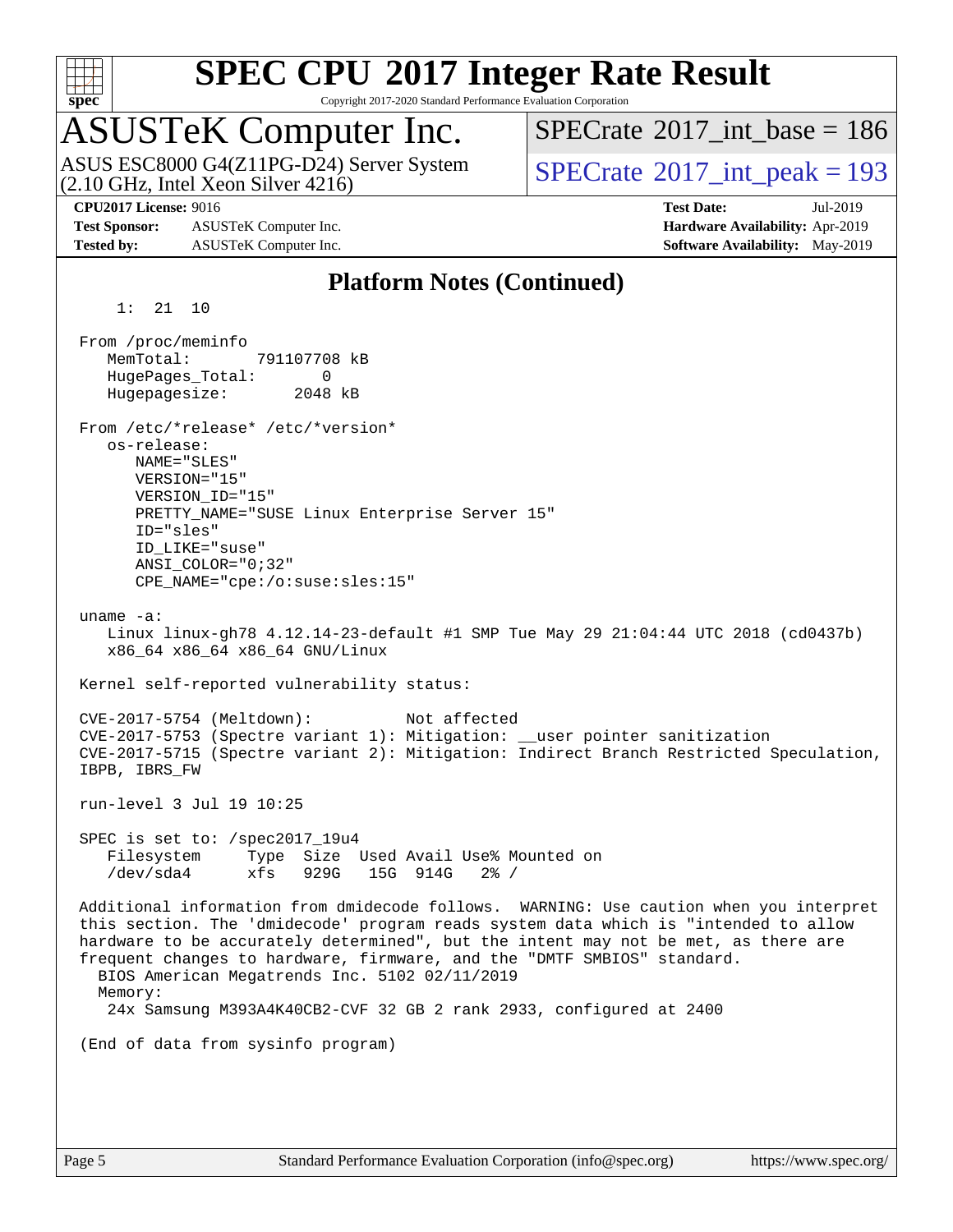

Copyright 2017-2020 Standard Performance Evaluation Corporation

# ASUSTeK Computer Inc.

ASUS ESC8000 G4(Z11PG-D24) Server System  $(2.10 \text{ GHz}, \text{ Intel Xeon Silver } 4216)$ 

 $SPECrate$ <sup>®</sup>[2017\\_int\\_base =](http://www.spec.org/auto/cpu2017/Docs/result-fields.html#SPECrate2017intbase) 186

**[Test Sponsor:](http://www.spec.org/auto/cpu2017/Docs/result-fields.html#TestSponsor)** ASUSTeK Computer Inc. **[Hardware Availability:](http://www.spec.org/auto/cpu2017/Docs/result-fields.html#HardwareAvailability)** Apr-2019 **[Tested by:](http://www.spec.org/auto/cpu2017/Docs/result-fields.html#Testedby)** ASUSTeK Computer Inc. **[Software Availability:](http://www.spec.org/auto/cpu2017/Docs/result-fields.html#SoftwareAvailability)** May-2019

**[CPU2017 License:](http://www.spec.org/auto/cpu2017/Docs/result-fields.html#CPU2017License)** 9016 **[Test Date:](http://www.spec.org/auto/cpu2017/Docs/result-fields.html#TestDate)** Jul-2019

#### **[Compiler Version Notes](http://www.spec.org/auto/cpu2017/Docs/result-fields.html#CompilerVersionNotes)**

| C      | $  502.\text{sec}_r(\text{peak})$                                                                                                                                                 |                       |
|--------|-----------------------------------------------------------------------------------------------------------------------------------------------------------------------------------|-----------------------|
|        | Intel(R) C Intel(R) 64 Compiler for applications running on $IA-32$ , Version<br>19.0.4.227 Build 20190416<br>Copyright (C) 1985-2019 Intel Corporation. All rights reserved.     |                       |
|        |                                                                                                                                                                                   |                       |
| C      | $500.perlbench_r(base, peak) 502.sec_r(base) 505.mcf_r(base, peak)$<br>525.x264_r(base, peak) 557.xz_r(base, peak)                                                                |                       |
|        | Intel(R) C Intel(R) 64 Compiler for applications running on Intel(R) 64,<br>Version 19.0.4.227 Build 20190416<br>Copyright (C) 1985-2019 Intel Corporation. All rights reserved.  |                       |
|        |                                                                                                                                                                                   |                       |
| C      | $\vert$ 502.gcc_r(peak)                                                                                                                                                           |                       |
|        | Intel(R) C Intel(R) 64 Compiler for applications running on IA-32, Version<br>19.0.4.227 Build 20190416<br>Copyright (C) 1985-2019 Intel Corporation. All rights reserved.        |                       |
|        | .                                                                                                                                                                                 |                       |
| C      | 500.perlbench_r(base, peak) 502.gcc_r(base) 505.mcf_r(base, peak)<br>525.x264_r(base, peak) 557.xz_r(base, peak)                                                                  |                       |
|        | Intel(R) C Intel(R) 64 Compiler for applications running on Intel(R) 64,<br>Version 19.0.4.227 Build 20190416                                                                     |                       |
|        | Copyright (C) 1985-2019 Intel Corporation. All rights reserved.                                                                                                                   |                       |
|        | $C++$   523.xalancbmk_r(peak)                                                                                                                                                     |                       |
|        | Intel(R) $C++$ Intel(R) 64 Compiler for applications running on $IA-32$ , Version<br>19.0.4.227 Build 20190416<br>Copyright (C) 1985-2019 Intel Corporation. All rights reserved. |                       |
|        |                                                                                                                                                                                   |                       |
| $C++$  | 520.omnetpp_r(base, peak) 523.xalancbmk_r(base)<br>531.deepsjeng_r(base, peak) 541.leela_r(base, peak)                                                                            |                       |
|        | Intel(R) $C++$ Intel(R) 64 Compiler for applications running on Intel(R) 64,                                                                                                      |                       |
|        | (Continued on next page)                                                                                                                                                          |                       |
| Page 6 | Standard Performance Evaluation Corporation (info@spec.org)                                                                                                                       | https://www.spec.org/ |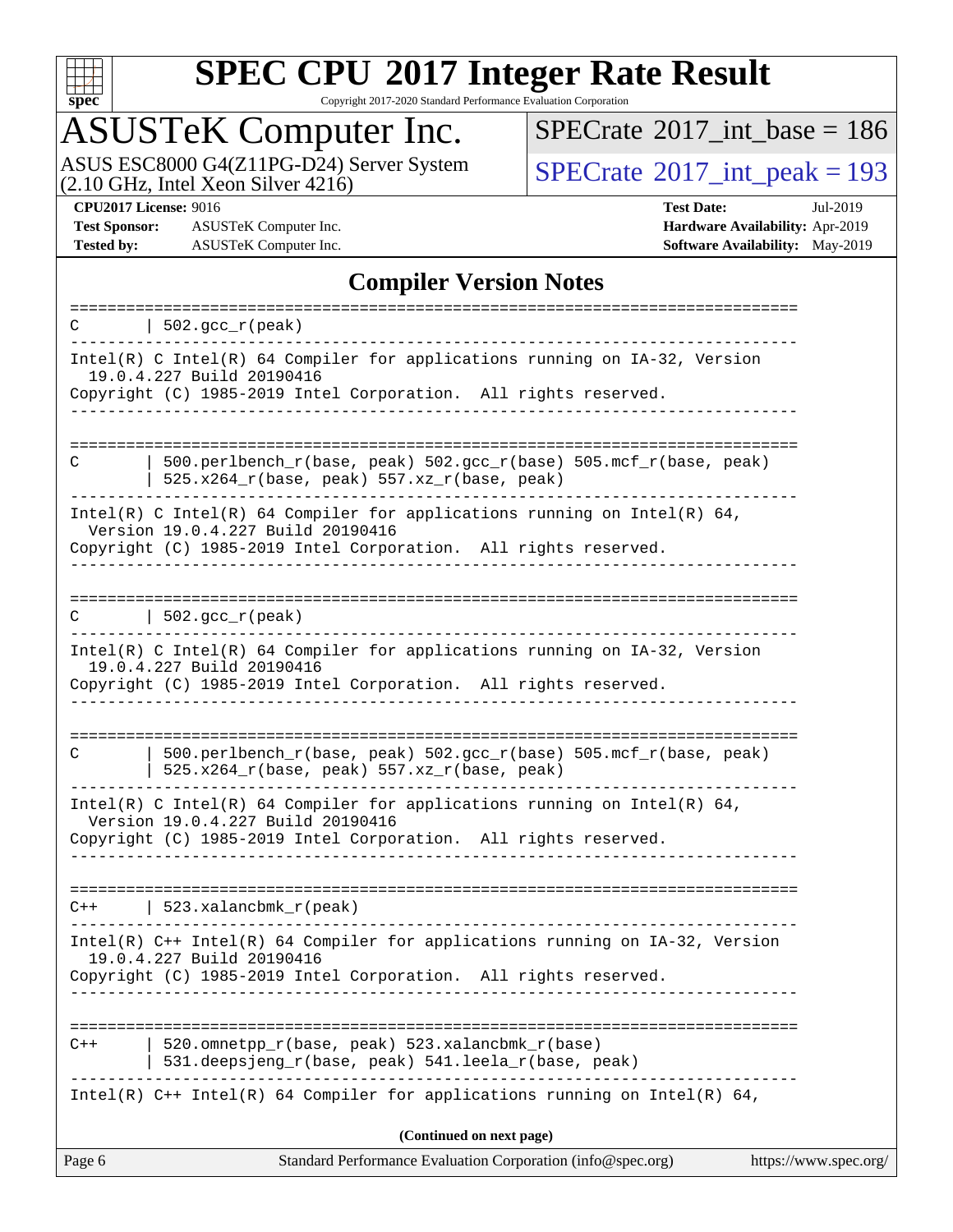

Copyright 2017-2020 Standard Performance Evaluation Corporation

# ASUSTeK Computer Inc.

ASUS ESC8000 G4(Z11PG-D24) Server System<br>(2.10 GHz, Intel Xeon Silver 4216)

 $SPECTate@2017_int\_base = 186$ 

 $SPECTate<sup>®</sup>2017_int_ppeak = 193$ 

**[Test Sponsor:](http://www.spec.org/auto/cpu2017/Docs/result-fields.html#TestSponsor)** ASUSTeK Computer Inc. **[Hardware Availability:](http://www.spec.org/auto/cpu2017/Docs/result-fields.html#HardwareAvailability)** Apr-2019 **[Tested by:](http://www.spec.org/auto/cpu2017/Docs/result-fields.html#Testedby)** ASUSTeK Computer Inc. **[Software Availability:](http://www.spec.org/auto/cpu2017/Docs/result-fields.html#SoftwareAvailability)** May-2019

**[CPU2017 License:](http://www.spec.org/auto/cpu2017/Docs/result-fields.html#CPU2017License)** 9016 **[Test Date:](http://www.spec.org/auto/cpu2017/Docs/result-fields.html#TestDate)** Jul-2019

#### **[Compiler Version Notes \(Continued\)](http://www.spec.org/auto/cpu2017/Docs/result-fields.html#CompilerVersionNotes)**

| Version 19.0.4.227 Build 20190416<br>Copyright (C) 1985-2019 Intel Corporation. All rights reserved.                                                                                   |
|----------------------------------------------------------------------------------------------------------------------------------------------------------------------------------------|
| $C++$   523.xalancbmk $r(\text{peak})$                                                                                                                                                 |
| Intel(R) C++ Intel(R) 64 Compiler for applications running on IA-32, Version<br>19.0.4.227 Build 20190416<br>Copyright (C) 1985-2019 Intel Corporation. All rights reserved.           |
| 520.omnetpp $r(base, peak)$ 523.xalancbmk $r(base)$<br>$C++$<br>531.deepsjeng_r(base, peak) 541.leela_r(base, peak)                                                                    |
| Intel(R) $C++$ Intel(R) 64 Compiler for applications running on Intel(R) 64,<br>Version 19.0.4.227 Build 20190416<br>Copyright (C) 1985-2019 Intel Corporation. All rights reserved.   |
| Fortran   548. exchange $2\lfloor r(\text{base}, \text{peak}) \rfloor$                                                                                                                 |
| Intel(R) Fortran Intel(R) 64 Compiler for applications running on Intel(R)<br>64, Version 19.0.4.227 Build 20190416<br>Copyright (C) 1985-2019 Intel Corporation. All rights reserved. |

### **[Base Compiler Invocation](http://www.spec.org/auto/cpu2017/Docs/result-fields.html#BaseCompilerInvocation)**

[C benchmarks](http://www.spec.org/auto/cpu2017/Docs/result-fields.html#Cbenchmarks): [icc -m64 -std=c11](http://www.spec.org/cpu2017/results/res2019q3/cpu2017-20190805-16606.flags.html#user_CCbase_intel_icc_64bit_c11_33ee0cdaae7deeeab2a9725423ba97205ce30f63b9926c2519791662299b76a0318f32ddfffdc46587804de3178b4f9328c46fa7c2b0cd779d7a61945c91cd35)

[C++ benchmarks:](http://www.spec.org/auto/cpu2017/Docs/result-fields.html#CXXbenchmarks) [icpc -m64](http://www.spec.org/cpu2017/results/res2019q3/cpu2017-20190805-16606.flags.html#user_CXXbase_intel_icpc_64bit_4ecb2543ae3f1412ef961e0650ca070fec7b7afdcd6ed48761b84423119d1bf6bdf5cad15b44d48e7256388bc77273b966e5eb805aefd121eb22e9299b2ec9d9)

[Fortran benchmarks](http://www.spec.org/auto/cpu2017/Docs/result-fields.html#Fortranbenchmarks): [ifort -m64](http://www.spec.org/cpu2017/results/res2019q3/cpu2017-20190805-16606.flags.html#user_FCbase_intel_ifort_64bit_24f2bb282fbaeffd6157abe4f878425411749daecae9a33200eee2bee2fe76f3b89351d69a8130dd5949958ce389cf37ff59a95e7a40d588e8d3a57e0c3fd751)

## **[Base Portability Flags](http://www.spec.org/auto/cpu2017/Docs/result-fields.html#BasePortabilityFlags)**

500.perlbench\_r: [-DSPEC\\_LP64](http://www.spec.org/cpu2017/results/res2019q3/cpu2017-20190805-16606.flags.html#b500.perlbench_r_basePORTABILITY_DSPEC_LP64) [-DSPEC\\_LINUX\\_X64](http://www.spec.org/cpu2017/results/res2019q3/cpu2017-20190805-16606.flags.html#b500.perlbench_r_baseCPORTABILITY_DSPEC_LINUX_X64)

**(Continued on next page)**

Page 7 Standard Performance Evaluation Corporation [\(info@spec.org\)](mailto:info@spec.org) <https://www.spec.org/>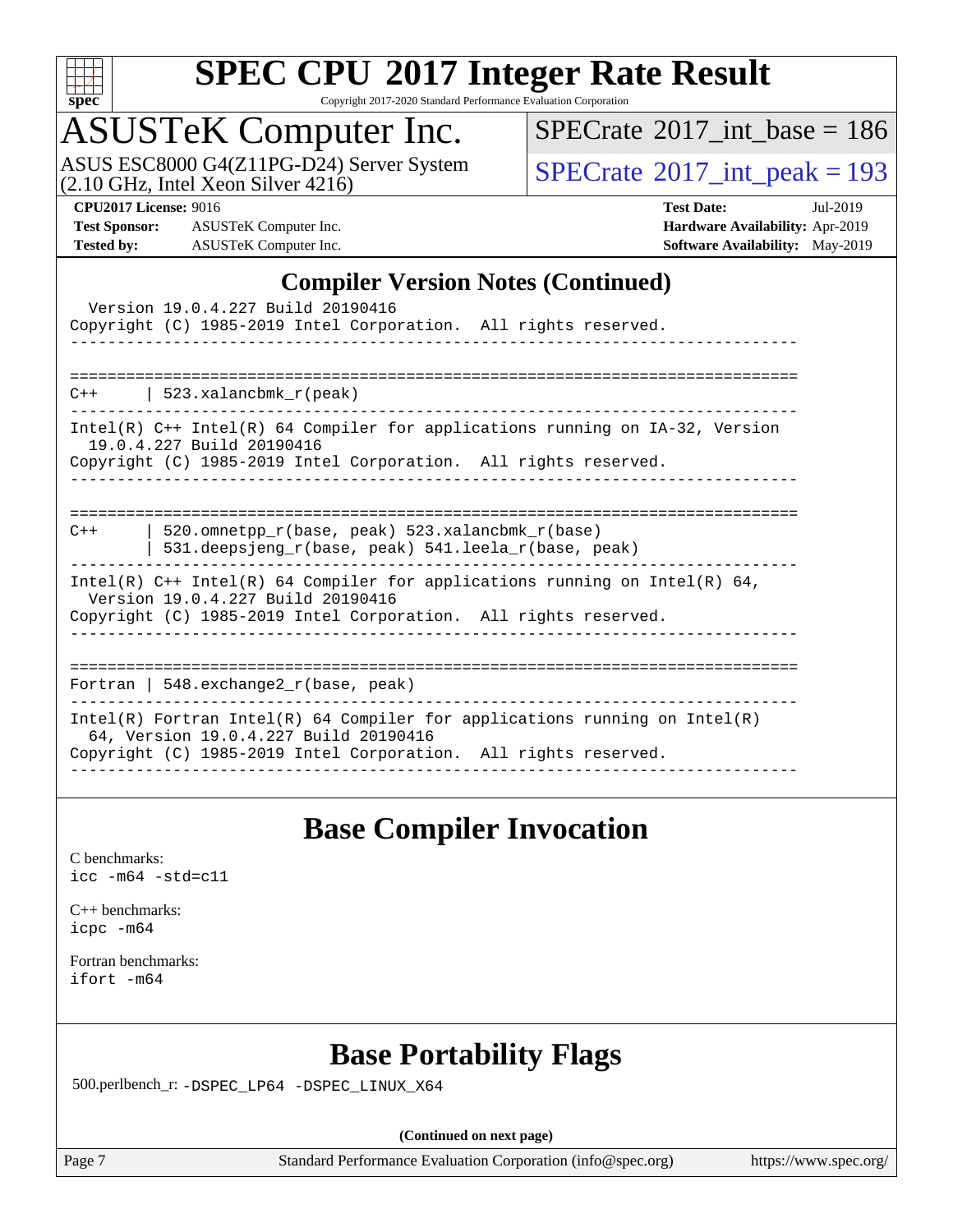

Copyright 2017-2020 Standard Performance Evaluation Corporation

# ASUSTeK Computer Inc.<br>ASUS ESC8000 G4(Z11PG-D24) Server System

(2.10 GHz, Intel Xeon Silver 4216)

 $SPECTate$ <sup>®</sup>[2017\\_int\\_base =](http://www.spec.org/auto/cpu2017/Docs/result-fields.html#SPECrate2017intbase) 186

 $SPECTate@2017_int_ppeak = 193$ 

**[Test Sponsor:](http://www.spec.org/auto/cpu2017/Docs/result-fields.html#TestSponsor)** ASUSTeK Computer Inc. **[Hardware Availability:](http://www.spec.org/auto/cpu2017/Docs/result-fields.html#HardwareAvailability)** Apr-2019 **[Tested by:](http://www.spec.org/auto/cpu2017/Docs/result-fields.html#Testedby)** ASUSTeK Computer Inc. **[Software Availability:](http://www.spec.org/auto/cpu2017/Docs/result-fields.html#SoftwareAvailability)** May-2019

**[CPU2017 License:](http://www.spec.org/auto/cpu2017/Docs/result-fields.html#CPU2017License)** 9016 **[Test Date:](http://www.spec.org/auto/cpu2017/Docs/result-fields.html#TestDate)** Jul-2019

# **[Base Portability Flags \(Continued\)](http://www.spec.org/auto/cpu2017/Docs/result-fields.html#BasePortabilityFlags)**

 502.gcc\_r: [-DSPEC\\_LP64](http://www.spec.org/cpu2017/results/res2019q3/cpu2017-20190805-16606.flags.html#suite_basePORTABILITY502_gcc_r_DSPEC_LP64) 505.mcf\_r: [-DSPEC\\_LP64](http://www.spec.org/cpu2017/results/res2019q3/cpu2017-20190805-16606.flags.html#suite_basePORTABILITY505_mcf_r_DSPEC_LP64) 520.omnetpp\_r: [-DSPEC\\_LP64](http://www.spec.org/cpu2017/results/res2019q3/cpu2017-20190805-16606.flags.html#suite_basePORTABILITY520_omnetpp_r_DSPEC_LP64) 523.xalancbmk\_r: [-DSPEC\\_LP64](http://www.spec.org/cpu2017/results/res2019q3/cpu2017-20190805-16606.flags.html#suite_basePORTABILITY523_xalancbmk_r_DSPEC_LP64) [-DSPEC\\_LINUX](http://www.spec.org/cpu2017/results/res2019q3/cpu2017-20190805-16606.flags.html#b523.xalancbmk_r_baseCXXPORTABILITY_DSPEC_LINUX) 525.x264\_r: [-DSPEC\\_LP64](http://www.spec.org/cpu2017/results/res2019q3/cpu2017-20190805-16606.flags.html#suite_basePORTABILITY525_x264_r_DSPEC_LP64) 531.deepsjeng\_r: [-DSPEC\\_LP64](http://www.spec.org/cpu2017/results/res2019q3/cpu2017-20190805-16606.flags.html#suite_basePORTABILITY531_deepsjeng_r_DSPEC_LP64) 541.leela\_r: [-DSPEC\\_LP64](http://www.spec.org/cpu2017/results/res2019q3/cpu2017-20190805-16606.flags.html#suite_basePORTABILITY541_leela_r_DSPEC_LP64) 548.exchange2\_r: [-DSPEC\\_LP64](http://www.spec.org/cpu2017/results/res2019q3/cpu2017-20190805-16606.flags.html#suite_basePORTABILITY548_exchange2_r_DSPEC_LP64) 557.xz\_r: [-DSPEC\\_LP64](http://www.spec.org/cpu2017/results/res2019q3/cpu2017-20190805-16606.flags.html#suite_basePORTABILITY557_xz_r_DSPEC_LP64)

## **[Base Optimization Flags](http://www.spec.org/auto/cpu2017/Docs/result-fields.html#BaseOptimizationFlags)**

#### [C benchmarks](http://www.spec.org/auto/cpu2017/Docs/result-fields.html#Cbenchmarks):

```
-Wl,-z,muldefs -xCORE-AVX512 -ipo -O3 -no-prec-div
-qopt-mem-layout-trans=4
-L/usr/local/IntelCompiler19/compilers_and_libraries_2019.4.227/linux/compiler/lib/intel64
-lqkmalloc
```
#### [C++ benchmarks](http://www.spec.org/auto/cpu2017/Docs/result-fields.html#CXXbenchmarks):

```
-Wl,-z,muldefs -xCORE-AVX512 -ipo -O3 -no-prec-div
-qopt-mem-layout-trans=4
-L/usr/local/IntelCompiler19/compilers_and_libraries_2019.4.227/linux/compiler/lib/intel64
-lqkmalloc
```
#### [Fortran benchmarks](http://www.spec.org/auto/cpu2017/Docs/result-fields.html#Fortranbenchmarks):

```
-Wl,-z,muldefs -xCORE-AVX512 -ipo -O3 -no-prec-div
-qopt-mem-layout-trans=4 -nostandard-realloc-lhs -align array32byte
-L/usr/local/IntelCompiler19/compilers_and_libraries_2019.4.227/linux/compiler/lib/intel64
-lqkmalloc
```
## **[Peak Compiler Invocation](http://www.spec.org/auto/cpu2017/Docs/result-fields.html#PeakCompilerInvocation)**

[C benchmarks \(except as noted below\)](http://www.spec.org/auto/cpu2017/Docs/result-fields.html#Cbenchmarksexceptasnotedbelow): [icc -m64 -std=c11](http://www.spec.org/cpu2017/results/res2019q3/cpu2017-20190805-16606.flags.html#user_CCpeak_intel_icc_64bit_c11_33ee0cdaae7deeeab2a9725423ba97205ce30f63b9926c2519791662299b76a0318f32ddfffdc46587804de3178b4f9328c46fa7c2b0cd779d7a61945c91cd35)

502.gcc\_r: [icc -m32 -std=c11 -L/usr/local/IntelCompiler19/compilers\\_and\\_libraries\\_2019.4.227/linux/compiler/lib/ia32\\_lin](http://www.spec.org/cpu2017/results/res2019q3/cpu2017-20190805-16606.flags.html#user_peakCCLD502_gcc_r_intel_icc_38a193a897536fa645efb1dc6ac2bea2bddbbe56f130e144a606d1b2649003f27c79f8814020c1f9355cbbf0d7ab0d194a7a979ee1e2a95641bbb8cf571aac7b)

#### [C++ benchmarks \(except as noted below\)](http://www.spec.org/auto/cpu2017/Docs/result-fields.html#CXXbenchmarksexceptasnotedbelow): [icpc -m64](http://www.spec.org/cpu2017/results/res2019q3/cpu2017-20190805-16606.flags.html#user_CXXpeak_intel_icpc_64bit_4ecb2543ae3f1412ef961e0650ca070fec7b7afdcd6ed48761b84423119d1bf6bdf5cad15b44d48e7256388bc77273b966e5eb805aefd121eb22e9299b2ec9d9)

523.xalancbmk\_r: [icpc -m32 -L/usr/local/IntelCompiler19/compilers\\_and\\_libraries\\_2019.4.227/linux/compiler/lib/ia32\\_lin](http://www.spec.org/cpu2017/results/res2019q3/cpu2017-20190805-16606.flags.html#user_peakCXXLD523_xalancbmk_r_intel_icpc_840f965b38320ad10acba6032d6ca4c816e722c432c250f3408feae347068ba449f694544a48cf12cd3bde3495e328e6747ab0f629c2925d3062e2ee144af951)

**(Continued on next page)**

Page 8 Standard Performance Evaluation Corporation [\(info@spec.org\)](mailto:info@spec.org) <https://www.spec.org/>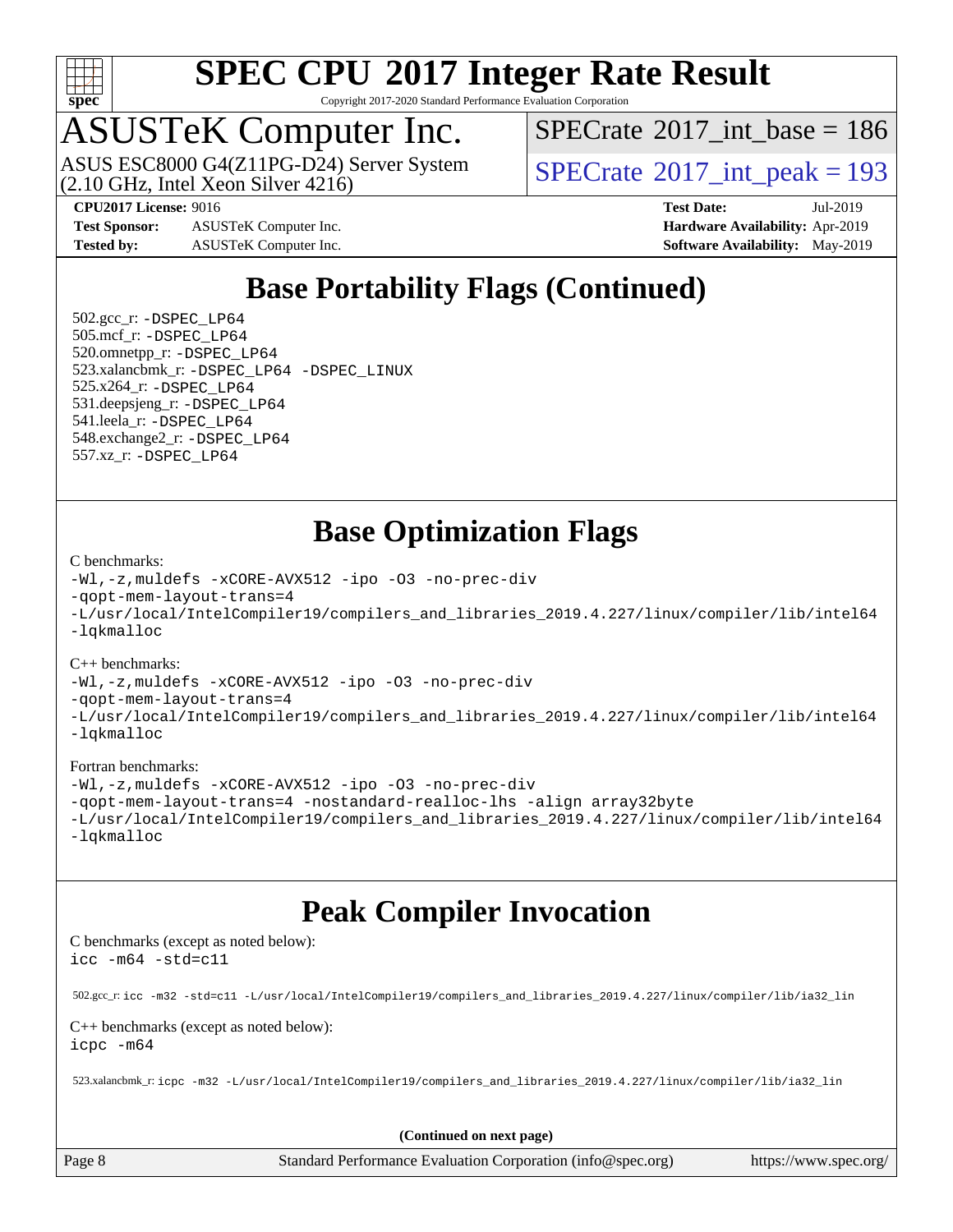

Copyright 2017-2020 Standard Performance Evaluation Corporation

# ASUSTeK Computer Inc.<br>ASUS ESC8000 G4(Z11PG-D24) Server System

(2.10 GHz, Intel Xeon Silver 4216)

 $SPECTate$ <sup>®</sup>[2017\\_int\\_base =](http://www.spec.org/auto/cpu2017/Docs/result-fields.html#SPECrate2017intbase) 186

 $SPECTate@2017_int_ppeak = 193$ 

**[Test Sponsor:](http://www.spec.org/auto/cpu2017/Docs/result-fields.html#TestSponsor)** ASUSTeK Computer Inc. **[Hardware Availability:](http://www.spec.org/auto/cpu2017/Docs/result-fields.html#HardwareAvailability)** Apr-2019 **[Tested by:](http://www.spec.org/auto/cpu2017/Docs/result-fields.html#Testedby)** ASUSTeK Computer Inc. **[Software Availability:](http://www.spec.org/auto/cpu2017/Docs/result-fields.html#SoftwareAvailability)** May-2019

**[CPU2017 License:](http://www.spec.org/auto/cpu2017/Docs/result-fields.html#CPU2017License)** 9016 **[Test Date:](http://www.spec.org/auto/cpu2017/Docs/result-fields.html#TestDate)** Jul-2019

## **[Peak Compiler Invocation \(Continued\)](http://www.spec.org/auto/cpu2017/Docs/result-fields.html#PeakCompilerInvocation)**

[Fortran benchmarks](http://www.spec.org/auto/cpu2017/Docs/result-fields.html#Fortranbenchmarks):

[ifort -m64](http://www.spec.org/cpu2017/results/res2019q3/cpu2017-20190805-16606.flags.html#user_FCpeak_intel_ifort_64bit_24f2bb282fbaeffd6157abe4f878425411749daecae9a33200eee2bee2fe76f3b89351d69a8130dd5949958ce389cf37ff59a95e7a40d588e8d3a57e0c3fd751)

### **[Peak Portability Flags](http://www.spec.org/auto/cpu2017/Docs/result-fields.html#PeakPortabilityFlags)**

 500.perlbench\_r: [-DSPEC\\_LP64](http://www.spec.org/cpu2017/results/res2019q3/cpu2017-20190805-16606.flags.html#b500.perlbench_r_peakPORTABILITY_DSPEC_LP64) [-DSPEC\\_LINUX\\_X64](http://www.spec.org/cpu2017/results/res2019q3/cpu2017-20190805-16606.flags.html#b500.perlbench_r_peakCPORTABILITY_DSPEC_LINUX_X64) 502.gcc\_r: [-D\\_FILE\\_OFFSET\\_BITS=64](http://www.spec.org/cpu2017/results/res2019q3/cpu2017-20190805-16606.flags.html#user_peakPORTABILITY502_gcc_r_file_offset_bits_64_5ae949a99b284ddf4e95728d47cb0843d81b2eb0e18bdfe74bbf0f61d0b064f4bda2f10ea5eb90e1dcab0e84dbc592acfc5018bc955c18609f94ddb8d550002c) 505.mcf\_r: [-DSPEC\\_LP64](http://www.spec.org/cpu2017/results/res2019q3/cpu2017-20190805-16606.flags.html#suite_peakPORTABILITY505_mcf_r_DSPEC_LP64) 520.omnetpp\_r: [-DSPEC\\_LP64](http://www.spec.org/cpu2017/results/res2019q3/cpu2017-20190805-16606.flags.html#suite_peakPORTABILITY520_omnetpp_r_DSPEC_LP64) 523.xalancbmk\_r: [-D\\_FILE\\_OFFSET\\_BITS=64](http://www.spec.org/cpu2017/results/res2019q3/cpu2017-20190805-16606.flags.html#user_peakPORTABILITY523_xalancbmk_r_file_offset_bits_64_5ae949a99b284ddf4e95728d47cb0843d81b2eb0e18bdfe74bbf0f61d0b064f4bda2f10ea5eb90e1dcab0e84dbc592acfc5018bc955c18609f94ddb8d550002c) [-DSPEC\\_LINUX](http://www.spec.org/cpu2017/results/res2019q3/cpu2017-20190805-16606.flags.html#b523.xalancbmk_r_peakCXXPORTABILITY_DSPEC_LINUX) 525.x264\_r: [-DSPEC\\_LP64](http://www.spec.org/cpu2017/results/res2019q3/cpu2017-20190805-16606.flags.html#suite_peakPORTABILITY525_x264_r_DSPEC_LP64) 531.deepsjeng\_r: [-DSPEC\\_LP64](http://www.spec.org/cpu2017/results/res2019q3/cpu2017-20190805-16606.flags.html#suite_peakPORTABILITY531_deepsjeng_r_DSPEC_LP64) 541.leela\_r: [-DSPEC\\_LP64](http://www.spec.org/cpu2017/results/res2019q3/cpu2017-20190805-16606.flags.html#suite_peakPORTABILITY541_leela_r_DSPEC_LP64) 548.exchange2\_r: [-DSPEC\\_LP64](http://www.spec.org/cpu2017/results/res2019q3/cpu2017-20190805-16606.flags.html#suite_peakPORTABILITY548_exchange2_r_DSPEC_LP64) 557.xz\_r: [-DSPEC\\_LP64](http://www.spec.org/cpu2017/results/res2019q3/cpu2017-20190805-16606.flags.html#suite_peakPORTABILITY557_xz_r_DSPEC_LP64)

# **[Peak Optimization Flags](http://www.spec.org/auto/cpu2017/Docs/result-fields.html#PeakOptimizationFlags)**

[C benchmarks](http://www.spec.org/auto/cpu2017/Docs/result-fields.html#Cbenchmarks):

```
(info@spec.org)https://www.spec.org/
  500.perlbench_r: -Wl,-z,muldefs -prof-gen(pass 1) -prof-use(pass 2) -ipo
-xCORE-AVX512 -O3 -no-prec-div -qopt-mem-layout-trans=4
-fno-strict-overflow
-L/usr/local/IntelCompiler19/compilers_and_libraries_2019.4.227/linux/compiler/lib/intel64
-lqkmalloc
  502.gcc_r: -Wl,-z,muldefs -prof-gen(pass 1) -prof-use(pass 2) -ipo
-xCORE-AVX512 -O3 -no-prec-div -qopt-mem-layout-trans=4
-L/usr/local/je5.0.1-32/lib -ljemalloc
  505.mcf_r: -Wl,-z,muldefs -xCORE-AVX512 -ipo -O3 -no-prec-div
-qopt-mem-layout-trans=4
-L/usr/local/IntelCompiler19/compilers_and_libraries_2019.4.227/linux/compiler/lib/intel64
-lqkmalloc
  525.x264_r: -Wl,-z,muldefs -xCORE-AVX512 -ipo -O3 -no-prec-div
-qopt-mem-layout-trans=4 -fno-alias
-L/usr/local/IntelCompiler19/compilers_and_libraries_2019.4.227/linux/compiler/lib/intel64
-lqkmalloc
  557.xz_r: Same as 505.mcf_r
                                    (Continued on next page)
```